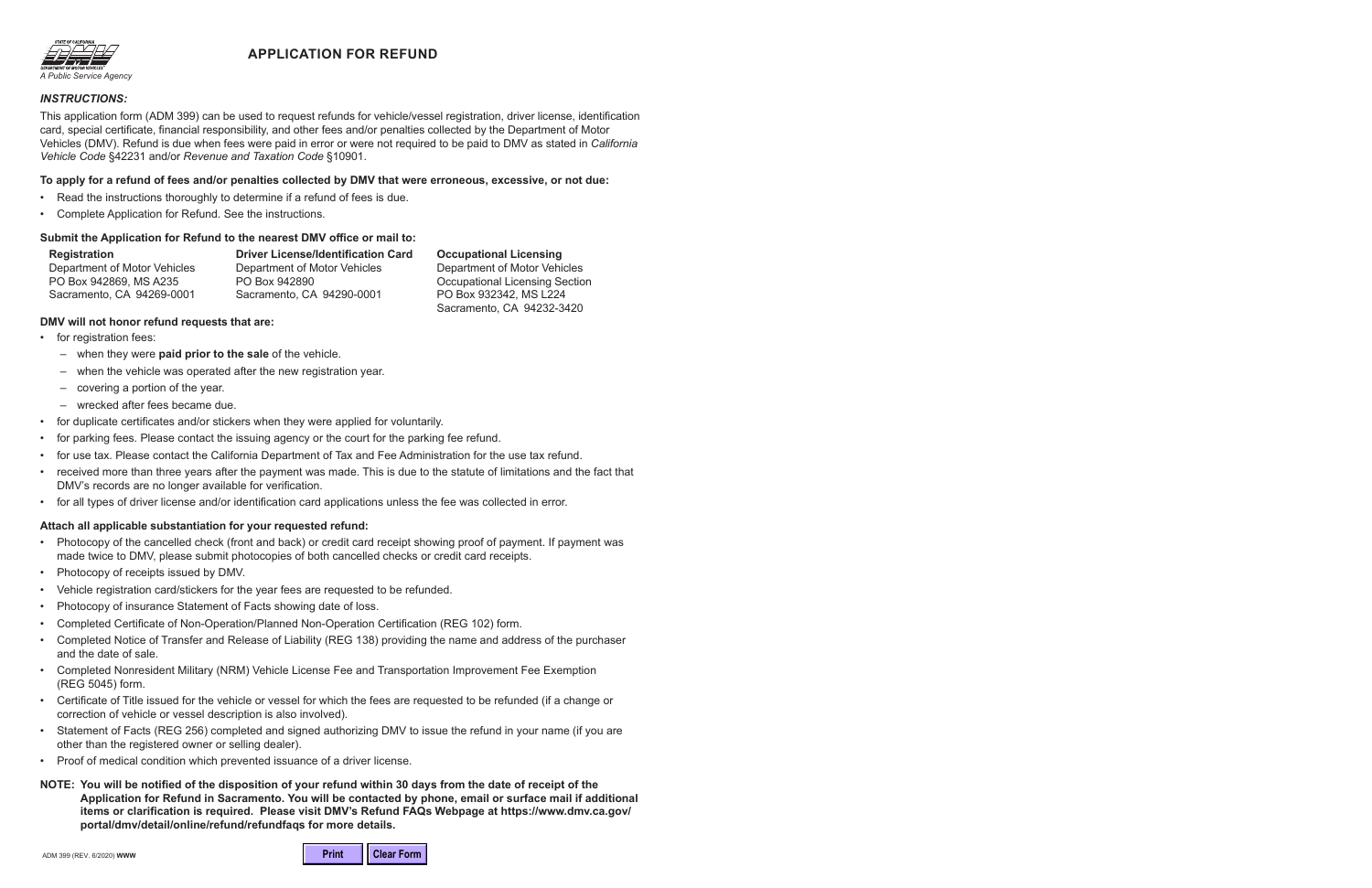



#### *INSTRUCTIONS (continued)*

#### **How to complete Application for Refund:**

- "Item" corresponds to the numbers shown on the Application for Refund.
- "Item Description" is the same as indicated on the application form.
- "What to Enter" clarifies the information required to be completed by the applicant.

| <b>ITEM</b>    | <b>ITEM DESCRIPTION</b>                            | <b>WHAT TO ENTER</b>                                                                                                                                                                                                                                                                                                                                                    |
|----------------|----------------------------------------------------|-------------------------------------------------------------------------------------------------------------------------------------------------------------------------------------------------------------------------------------------------------------------------------------------------------------------------------------------------------------------------|
| 1              | Name or Company Name                               | Name (last, first, and middle initial) of the individual(s) and/or company that is<br>entitled to the refund. Refund is issued back to the original form of payment.<br>For credit card refunds, the refund is issued back to the credit card holder. If the<br>refund needs to be issued to a different person, a completed Statement of Facts<br>(REG 256) is needed. |
| $\overline{2}$ | <b>Mailing Address</b>                             | Show complete mailing address. (For an "in care of" (C/O) address, enter the<br>C/O name first on the mailing address line, followed by the mailing address.)                                                                                                                                                                                                           |
| 3              | City, State, and Zip Code                          | Show complete city name, state, and zip code.                                                                                                                                                                                                                                                                                                                           |
| 4              | VIN/HIN (Last 3 Characters)                        | Refund of registration fees only: show the last three characters of the vehicle<br>identification number or vessel hull identification number.                                                                                                                                                                                                                          |
| 5              | Registered Owner or License<br>Name                | Registered owner's name or licensed person's name if different from the<br>Applicant. Include the registered owner's or the licensed person's address in the<br>blank space under #11 "Other".                                                                                                                                                                          |
| 6              | License or License Plate<br><b>Number</b>          | Refund of driver license fees: show the license number (Including identification<br>card, driver license, motorcycle license, commercial driver license, special<br>certificate, occupational license, or financial responsibility, etc.)                                                                                                                               |
|                |                                                    | Refund of registration fees: show the vehicle license plate number, vessel<br>registration number, one trip permit number, commercial requester account<br>number, or IRP fleet number, etc.                                                                                                                                                                            |
| 6a             | Registration<br>Driver/ID<br>Occupational<br>Misc. | Mark an "X" in the "Registration" box if refund is for vehicle/vessel related fees.<br>Mark an "X" in the "Driver/ID" box if refund is for driver license or identification<br>card related fees.<br>Mark an "X" in the "Occupational" box if refund is for occupational license fees.<br>For all others, mark an "X" in the "Misc." box.                               |
| 7              | Date Fees Were Paid                                | Enter the date the fees to be refunded were originally paid.                                                                                                                                                                                                                                                                                                            |
| 8              | <b>Office Where</b><br>Fees Were Paid              | Enter the name of the DMV office, business partner, or location of the Auto Club<br>where the fees to be refunded were originally paid.                                                                                                                                                                                                                                 |
| 9              | <b>Payment Method</b>                              | Mark an "X" in the box of your original payment method.                                                                                                                                                                                                                                                                                                                 |
| 10             | <b>Refund Amount Requested</b>                     | Enter the amount of refund that you are requesting, including dollars and cents.                                                                                                                                                                                                                                                                                        |
| 11             | Reason for Refund                                  | Mark an "X" in the appropriate box. Mark an "X" in the "Other" box if the reason<br>for refund is not listed. Write a brief statement justifying the refund request.<br>If applicant is not the registered owner's or the licensed person's include the<br>registered owner's or licensed person's address under "Other".                                               |
| 12             | Signature of Applicant                             | Your signature.                                                                                                                                                                                                                                                                                                                                                         |
| 13             | Date                                               | Enter the date the Application for Refund is signed.                                                                                                                                                                                                                                                                                                                    |
| 14             | Daytime Telephone Number                           | Your daytime area code and telephone number.                                                                                                                                                                                                                                                                                                                            |
| 15             | <b>Email Address</b>                               | Your email address.                                                                                                                                                                                                                                                                                                                                                     |